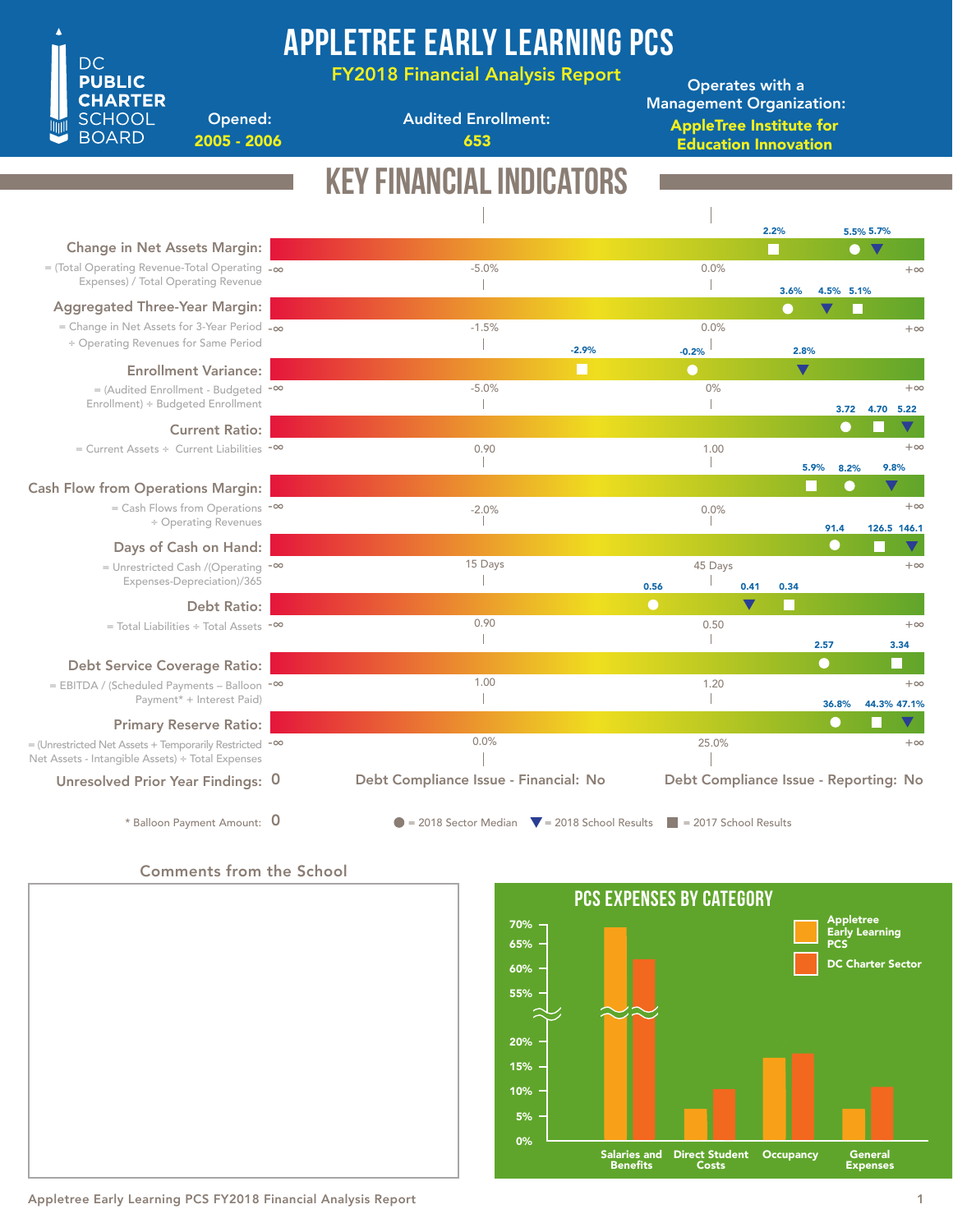## AppleTree Early Learning PCS

FY2018 Financial Analysis Report

## Financial position FINANCIAL ACTIVITIES

|                            | 2018         | 2017        |
|----------------------------|--------------|-------------|
| <b>Total Assets</b>        | \$10,917,560 | \$8,506,591 |
| <b>Current Assets</b>      | \$5,822,743  | \$4,615,341 |
| <b>Total Liabilities</b>   | \$4,470,272  | \$2,889,970 |
| <b>Current Liabilities</b> | \$1,116,051  | \$982,713   |
| <b>Net Asset Position</b>  | \$6,447,288  | \$5,616,621 |

|                                             | 2018         | 2017         |
|---------------------------------------------|--------------|--------------|
| <b>Revenues and Support</b>                 | \$14,531,325 | \$12,970,221 |
| <b>Expenses</b>                             | \$13,700,658 | \$12,679,049 |
| <b>Non-operating Revenues</b><br>(Expenses) | \$0          | \$0          |
| <b>Surplus (Deficit)</b>                    | \$830,667    | \$291,172    |

| 2018      | 2017      |
|-----------|-----------|
| <b>No</b> | <b>No</b> |
| <b>No</b> | <b>No</b> |
| No        | <b>No</b> |
| <b>No</b> | No        |
| <b>No</b> | <b>No</b> |
| 0         | 0         |
| No        | No        |
|           |           |

# AUDIT FINDINGS **Example 2018** | 2017 | REVENUES/EXPENSES PER STUDENT

|                                                                 | 2018     | 2017     | 2018 Sector<br><b>Median</b> |
|-----------------------------------------------------------------|----------|----------|------------------------------|
| <b>DC Funding</b><br>per Student                                | \$19,208 | \$18,128 | \$19,243                     |
| <b>Grants and</b><br><b>Contributions</b><br><b>Per Student</b> | \$728    | \$508    | \$492                        |
| <b>Total Revenues</b><br>per Student                            | \$22,253 | \$20,555 | \$22,382                     |
| <b>Expenses per</b><br><b>Student</b>                           | \$20,981 | \$20,094 | \$21,375                     |

## PCSB OBSERVATIONS

The local education agency's financial indicators reflected positive short-term and long-term positions. Specifically, the school's current ratio increased to 5.22 in the current year as a result of a strong cash flow from operations margin at 9.8%. The school had 146 days of cash for FY 2018, which was more than adequate for its short-term liquidity needs. Further, the school had an aggregate three-year margin of 4.5%, indicating that, on average, the school operated with a 4.5% operating surplus, exhibiting financial stability.

The school has lease agreements with AppleTree Institute (ATI), a related party, for facilities at Columbia Heights, Oklahoma Avenue, Parkland, and Lincoln Park. The school also has a sublease with ATI for office space at Michigan Avenue, NE. Moreover, the school leases certain property from AppleTree Columbia Heights LLC, which is an affiliate of ATI. In addition to these leases, the school has a license to occupy agreement with the District of Columbia to provide a public charter school on the premises of Jefferson Middle School. In total, the school had rent expenses and licensing fees of \$1.4M in FY 2018.